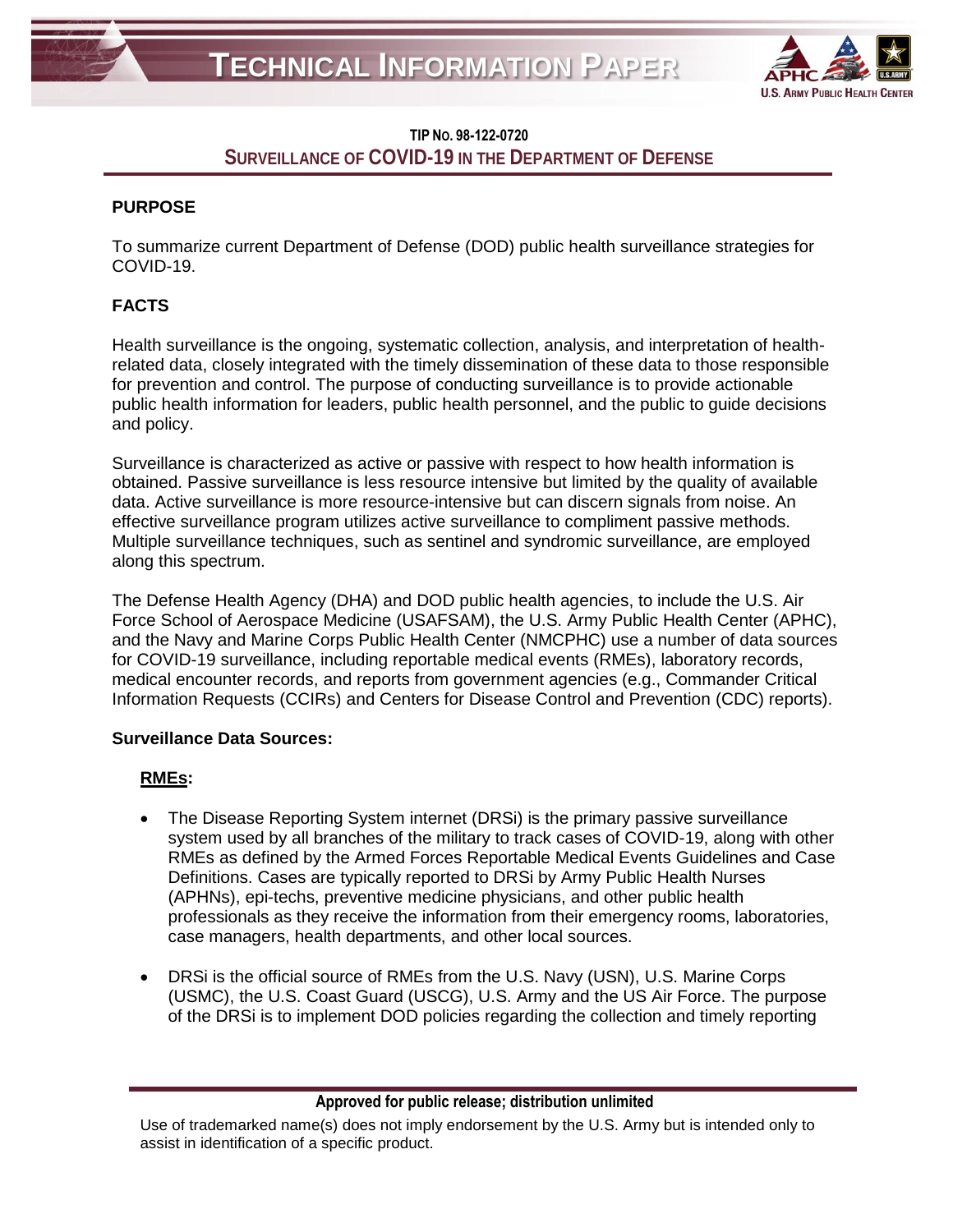of information on cases of selected medical events and environmental injuries. DRSi is one of several medical data collection and reporting systems that contribute to the Defense Medical Surveillance System (DMSS), maintained by the Armed Forces Health Surveillance Division (AFHSD).

- Application control and maintenance of DRSi are a joint operation between APHC, NMCPHC, and USAFSAM. Routine follow-up and surveillance are conducted daily by epidemiologists at APHC, NMCPHC, and USAFSAM. Installation public health professionals can request access to DRSi, depending upon their Service affiliation and/or unit they are supporting, given that (1) the system has no limit on the number of users it can support and (2) the ease of use from a system connected to the internet, DRSi has been successfully implemented in theater to support preventive medicine units. Additionally, DRSI utilization within medical treatment facilities (MTFs) using MHS Genesis has been successful. See Appendix 1.
- The COVID-19 case definition for DRSi was established by the Tri-Service Reportable Medical Event Working Group and then approved by the Defense Health Agency Control and Collaboration Working Group on 16 March 2020. A confirmed case is defined as any positive laboratory result for COVID-19 infection, irrespective of clinical signs and symptoms. Positive laboratory results include positive, presumptive positive, and confirmed results from any laboratory, including those labs performed outside of the Military Health System.

#### **Electronic Medical Records**:

- Armed Forces Health Longitudinal Technology Application (AHLTA). AHLTA is used to validate cases of COVID-19 submitted in DRSi. Medical records and laboratory results are reviewed to ensure that each case reported meets the COVID-19 case definition, and that all information entered in DRSi is accurate and up-to-date.
- MHS Genesis. MHS Genesis is the new electronic patient medical record that has been implemented at several military installations within the last 2 years; it is also used to ensure that each case reported meets the COVID-19 case definition and that all information entered in the medical event report is accurate and up to date. In addition, MHS Genesis lab information is now reported on a daily basis to the DHA for review and summarization by the public health services.
- Laboratory Data. The Navy's Epidemiology Data Center (EDC) sends a daily feed to all Service public health centers of all COVID-19 laboratory tests performed. This laboratory data is processed and maintained by the EDC using health level-7 (HL-7) messaging from records extracted through the Composite Health Care System (CHCS) microbiology and chemistry data tables.
- DMSS. DMSS is a relational database with multiple sources feeding information into tables containing information related to the health of U.S. Military Service members. These data sources include, but are not limited to: Defense Manpower Data Center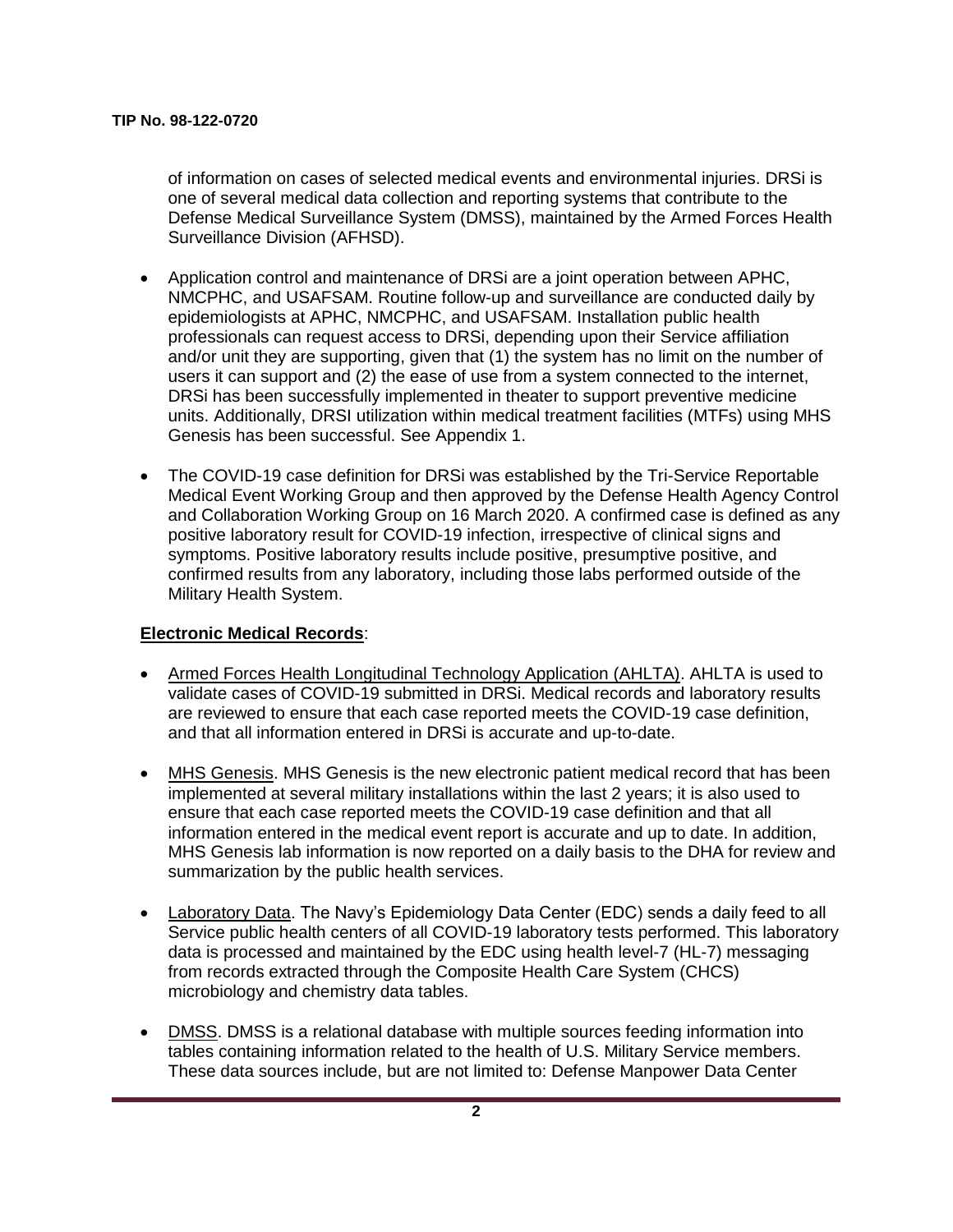(DMDC), Military Entrance Processing Command (MEPCOM), Defense Health Services System (DHSS), Defense Enrollment Eligibility Reporting System (DEERS), Armed Forces Medical Examiner System (AFMES), DRSi, Pharmacy Data Transaction Service (PDTS), Pharmacoeconomic Center (PEC), and Theater Medical Data Store (TMDS). The Armed Forces Health Surveillance Division (AFHSD) uses this system to generate their master line list of COVID-19 cases, which is shared with APHC, USAFSAM, and NMCPHC.

- Electronic Surveillance System for the Early Notification of Community-based Epidemics (ESSENCE). ESSENCE is part of the Comprehensive Health Surveillance (CHS) enterprise, a collection of DOD surveillance systems. This data includes International Classification of Disease (ICD)-10) diagnoses and laboratory results, which are grouped into syndromes, such as influenza-like illness (ILI). This system also contains a specific syndromic group for COVID-19.
- Case Reports. Individual case reports, including CCIRs, serious incident reports (SIRs), executive summaries (EXSUMs), and reports from civilian entities (laboratories, state and local health departments as well as the CDC) are sent to DOD health agencies each day.

### **Surveillance Programs:**

- Febrile Respiratory Illness (FRI) Program. The FRI Program, run by the Naval Health Research Center (NHRC), monitors pathogen-specific FRI among DOD basic trainees. Roughly 20 respiratory pathogens, including 4 types of coronavirus, are tested from submitted samples on a weekly basis. While NHRC has COVID-19 testing capabilities, the tests are not currently incorporated in FRI surveillance due to limited testing kits, which are currently restricted for use on provider-submitted samples from symptomatic patients. Line level FRI data are routinely furnished to the AFHSB.
- Acute Respiratory Disease (ARD) Surveillance Program. The ARD Surveillance Program is an active surveillance system monitoring ARD and streptococcal disease burden among symptomatic Army basic trainees. The program is managed by APHC, and relies on weekly data collection by ARD surveillance program staff at each of the basic training sites. Weekly company-level febrile ARD/streptococcal infections have been tracked since 1966. In March 2020, the program was expanded to capture afebrile infections. Given that ARD data are delayed up to 1 week, the data may help identify potential clusters or outbreaks of infection that are relevant but doesn't currently have the detail needed to support case validation.

## **COVID-19 Surveillance Process:**

Data from DRSi, HL-7, ESSENCE, and individual case reports are validated by AFHSD and combined into a "Master Positive File." This file is used for reporting of cases through DOD/DHA chains of command.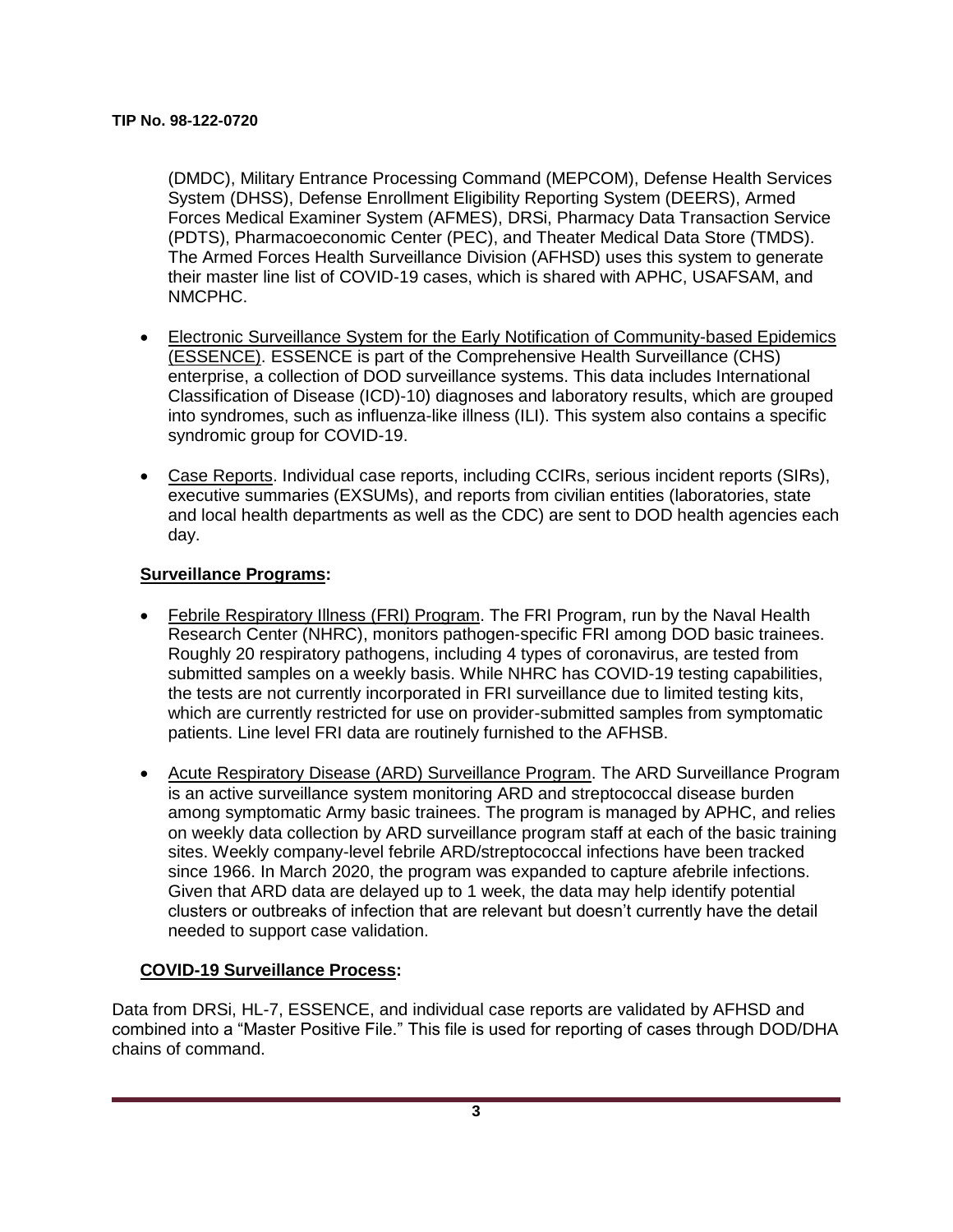#### **TIP No. 98-122-0720**

The Master Positive File is sent to the Service public health centers for review and validation. Information in the file that is not currently in the DRSi is validated and submitted to the respective MTF for entry into DRSi.

Data entered into DRSi is used to develop the Army COVID-19 Surveillance Reports and the AFHSD COVID-19 Surveillance Reports.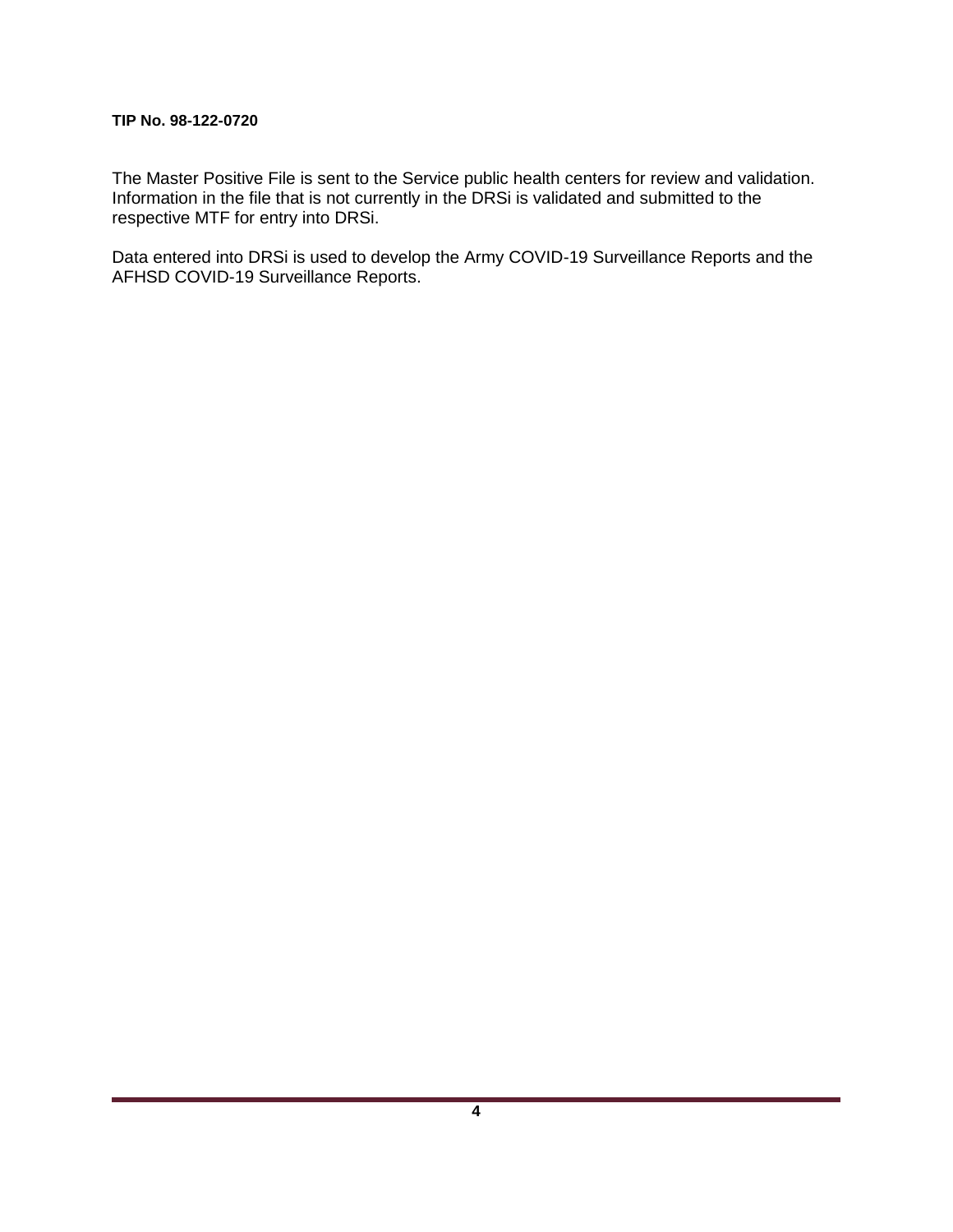

**Figure 1. COVID-19 Surveillance Data Flowchart**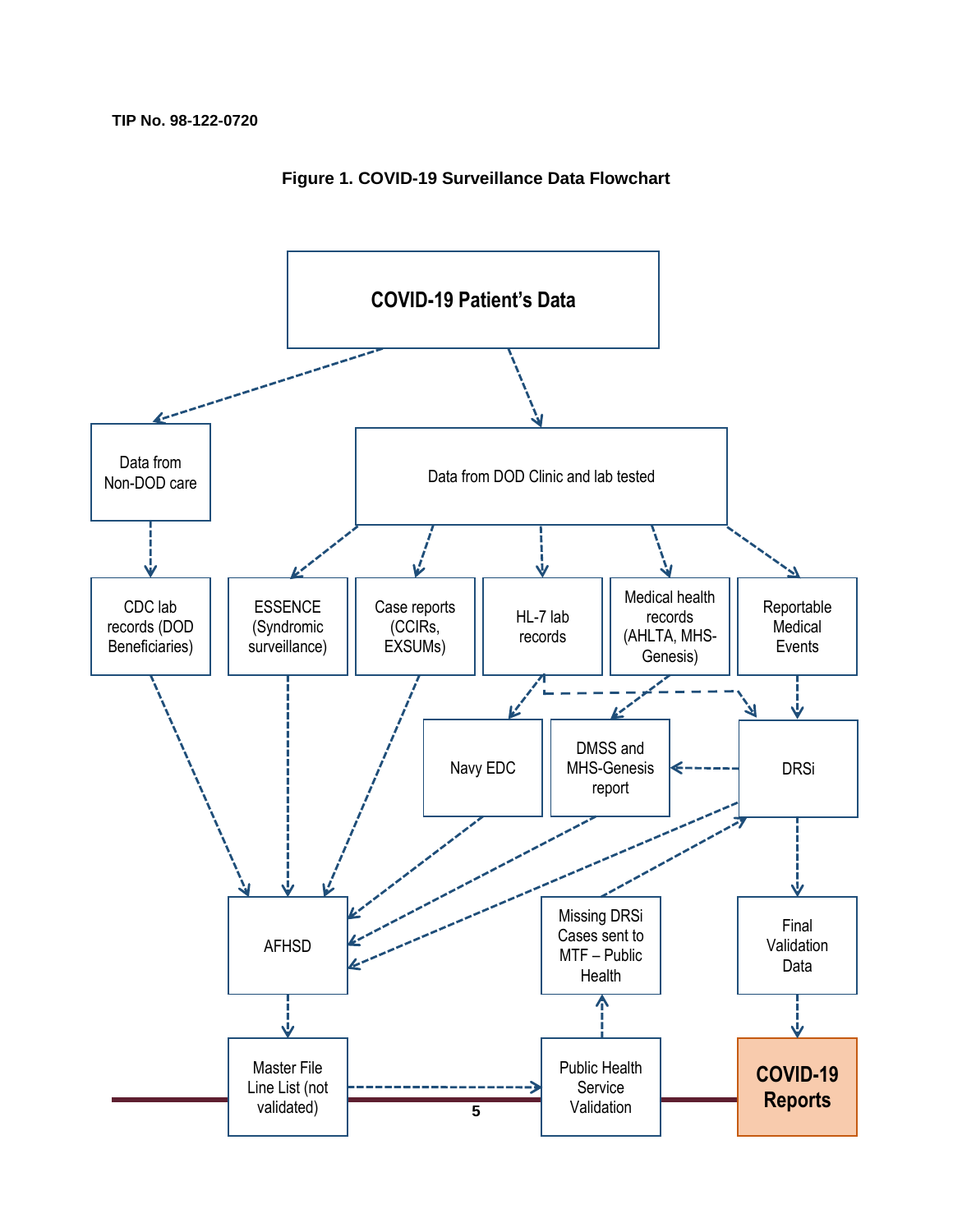**TIP No. 98-122-0720**

### **Validity and Completeness Checks:**

APHC conducts validity checks of all data reported to DRSi from Army installations. This quality control process ensures the information in the DRSi record matches the case definition; ensures completeness and accuracy using AHLTA record reviews, including addition of cases identified from the AFHSB master file; and direct follow-up with the reporting MTF to report all cases of COVID-19.

APHC epidemiologists review hospitalized cases of COVID-19 daily to ensure the DRSi record is accurate and up-to-date.

AFHSB conducts validity checks using both ESSENCE and DMSS data. Each system is compared to the DRSi data on a daily basis. Any cases identified that are not listed in DRSi are returned to the Services for immediate data entry to DRSi.

#### **Advantages and Disadvantages of the Surveillance System:**

#### Advantages:

- Data from all DOD sources are searched to ensure maximum case capture of COVID-19 patient data for the DOD population.
- Data validation is conducted to the highest degree possible using all available data sources.
- Summary reports are accurate given that data are confirmed during multiple points throughout the process.

#### Disadvantages:

- There is a lag time ranging from 1 to 3 days for reports to be confirmed in the system due to the time between onset, testing, testing confirmation, and DRSi entry.
- Given the dynamic nature of the pandemic, information regarding reporting may change, which in turn affects surveillance processes.
- Not all patients' tested in non-DOD facilities are captured using this process. This is because lab records, RME records, or even medical records may not be generated or may not be transmitted back to a military MTF to be entered. Capturing these cases requires liaison between MTF public health assets and civilian organizations.